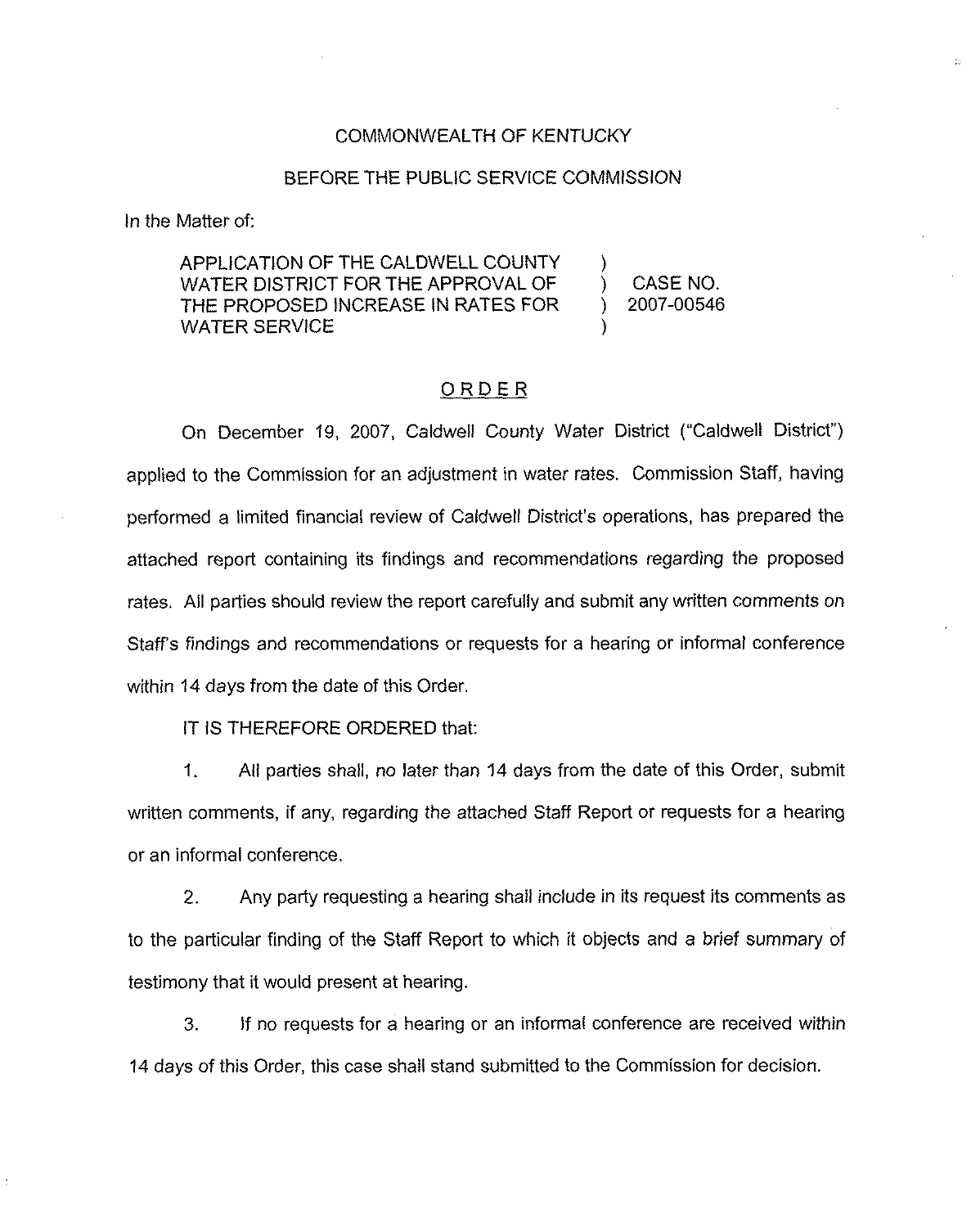# Done at Frankfort, Kentucky, this 3rd day of March, 2008. By the Commission

**ATTES** Expective Director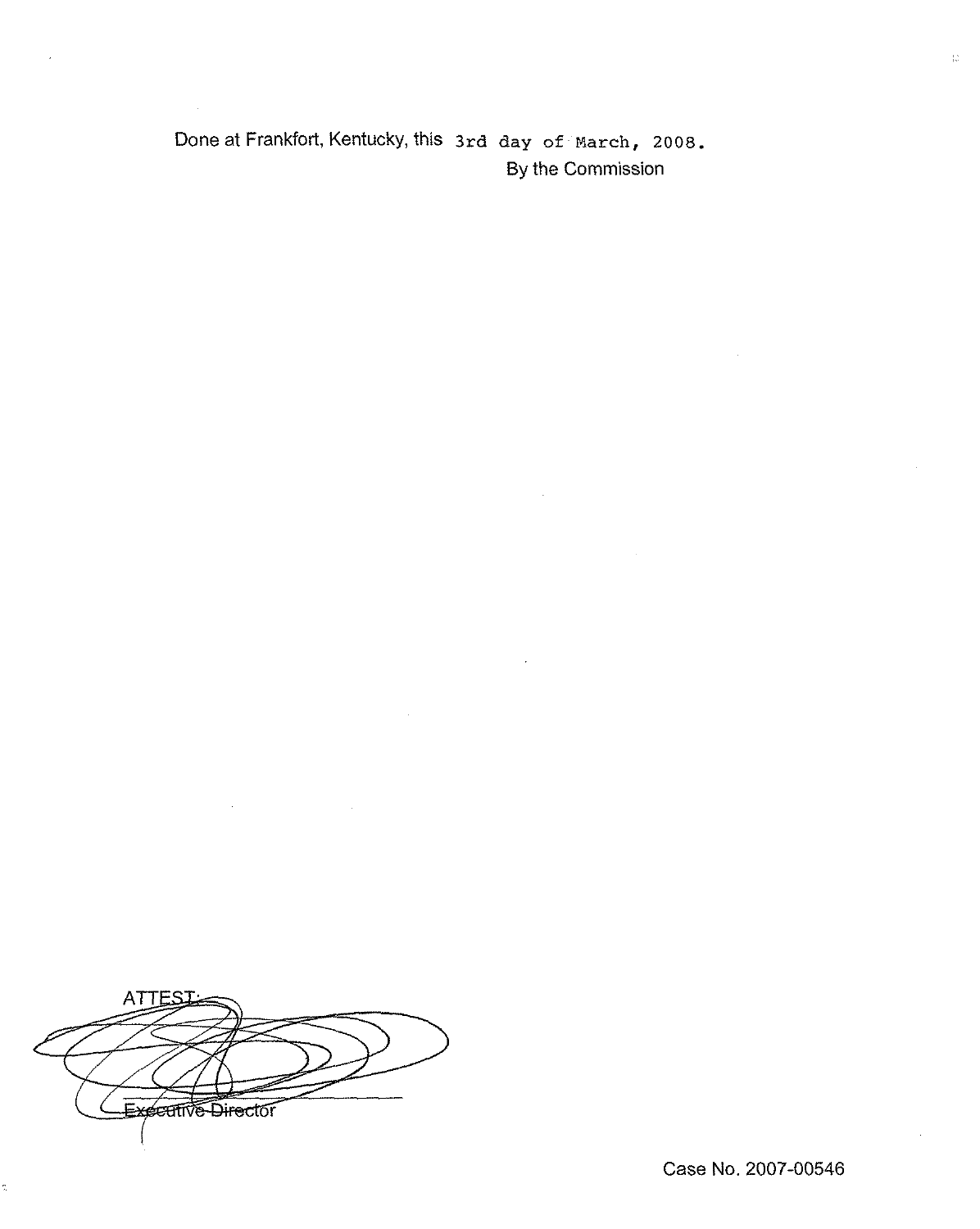#### STAFF REPORT

t.

 $\frac{\partial}{\partial x}$ 

#### **ON**

#### CALDWELL COUNTY WATER DISTRICT

#### CASE NO. 2007-00546

Pursuant to a request by Caldwell County Water District ("Caldwell District"') for assistance with the preparation of a rate application, Commission Staff performed a limited financial review of Caldwell District' test period operations, the calendar year ending December 31, 2006. The scope of Staff's review was limited to obtaining information as to whether the test period operating revenues and expenses were representative of normal operations, Insignificant or immaterial discrepancies were not pursued and are not addressed herein.

Upon completion of its limited review, Staff presented to Caldwell District a draft rate application containing a pro forma income statement reflecting Staff's findings and recommendations. Caidwell District agreed with Staff's findings and recommendations, but modified the revenue requirement calculation to reflect the recovery of 25 percent of its pro forma depreciation expense. Caldweli District filed its rate application with the Commission on December 19, 2007.

Jason Green of the Commission's Division of Financial Analysis is responsible for the pro forma revenue adjustment and the calculation of the recommended rates. Mark Frost of the same division is responsible for all pro forma expense adjustments and the revenue requirement determination.

Exhibit 3 of the application, attached hereto as Appendix A, is the adjusted pro forma operating income statement wherein adjustments were made to test period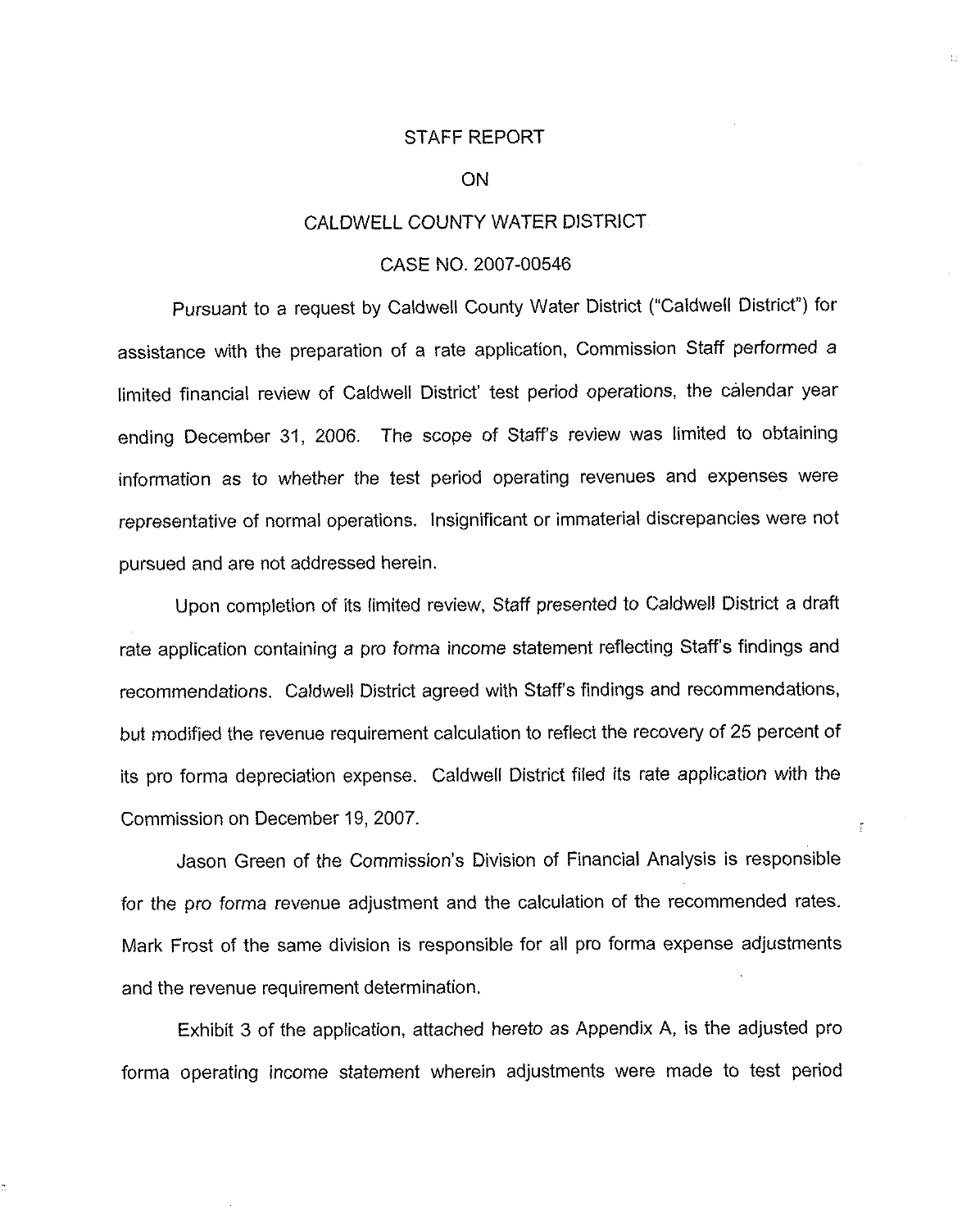operating revenues and expenses that were known and measurable and deemed to be reasonable. Caldwell District determined that its requested pro forma operations would support a revenue requirement from water sales of \$973,822. The rates proposed by Caldweil District, as contained in Appendix B of this report, will increase the average residential bill from \$50.10 to \$58.45, an increase of \$8.35 or 16.662 percent. As shown in Appendix C of this report, Staff has determined that Caldwell District can justify a revenue requirement from water sales of \$869,970 to \$1,177,383. The water rates that will produce the revenue requirement of \$1,177,383 are contained in Appendix D.

Upon its review of the application and the documents upon which it is based, Staff finds that the proposed revenue requirement of \$973,822 will allow Caldwell District to pay its adjusted test-period operating expenses, meet its debt service obligations, parliaily fund depreciation expense, and will result in a positive cash flow of \$121,829.<sup>1</sup> Staff further finds that Caldwell District's proposed rates will generate the annual revenue requirement of \$973,822 and are reasonable. Staff recommends that Caldwell District's proposed rates be approved.

Upon reviewing the financial information contained herein, if C'aldwell District deems that its requested revenue is insufficient, then Caldwell District may in its comments to the Staff Report, request the Commission modify the rates requested in the application. If the rates are modified, Staff recommends that the Commission t.

<sup>\$</sup>973,822 (Revenue Requirements) - \$711,420 (Pro Forma Operating Expenses) =  $$262,402$  (Net Operating Income) +  $$79,157$  (Depreciation and Amortization Expense) - \$219,730 (Annual Debt Service) = \$121,829.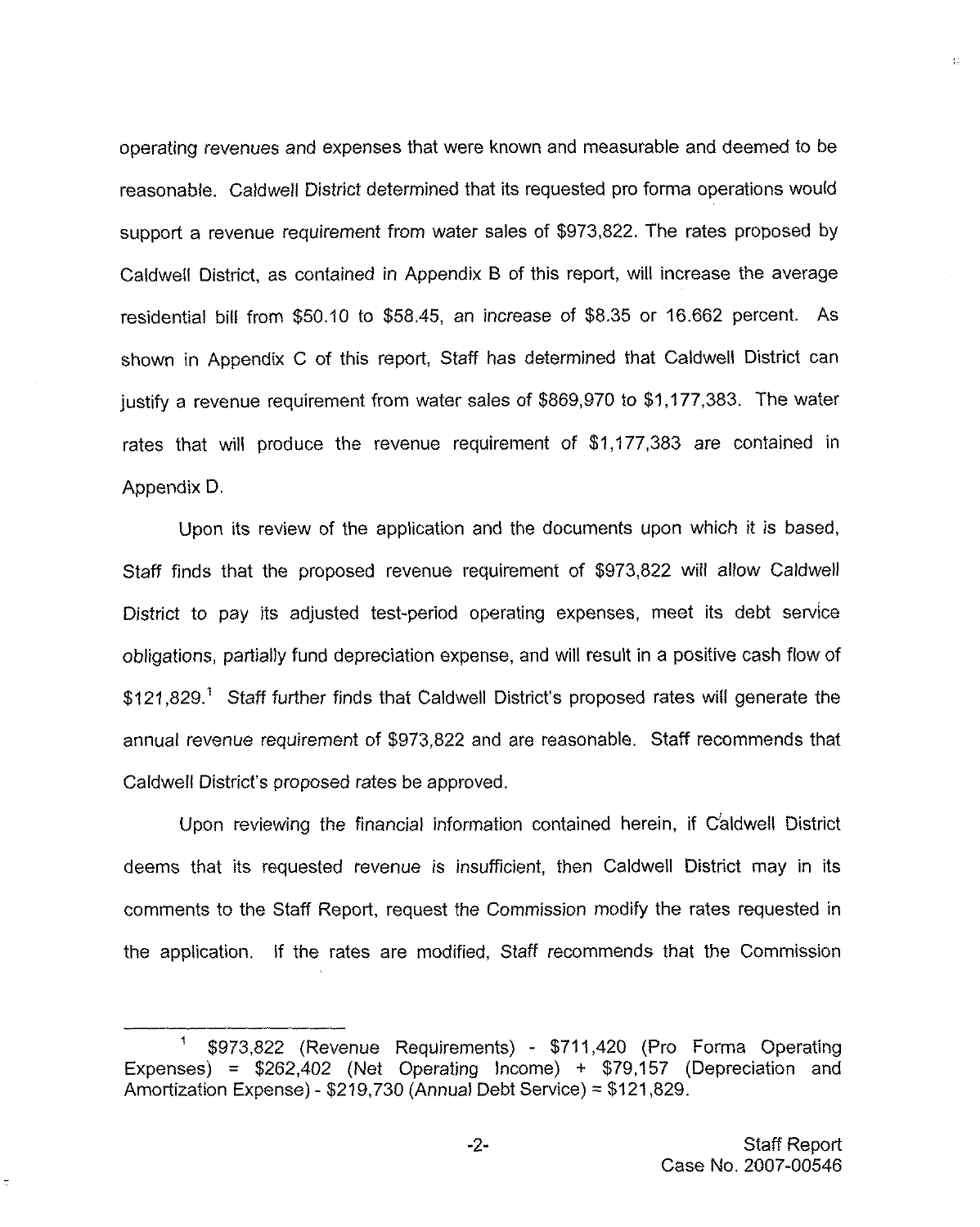require Caldwell District to publish notice of those rates pursuant to 807 KAR 5:011, Section 8.

**Signatures** 

 $\hat{\mathcal{A}}$ 

Prepared by: Mark C. Frost Financial Analyst, Water and Sewer Revenue Requirements Branch Division of Financial Analysis

 $\overline{\mathbb{R}}$ 

Prepared by: Jason Green

Rate Analyst, Communications, Water and Sewer Rate Design Branch Division of Financial Analysis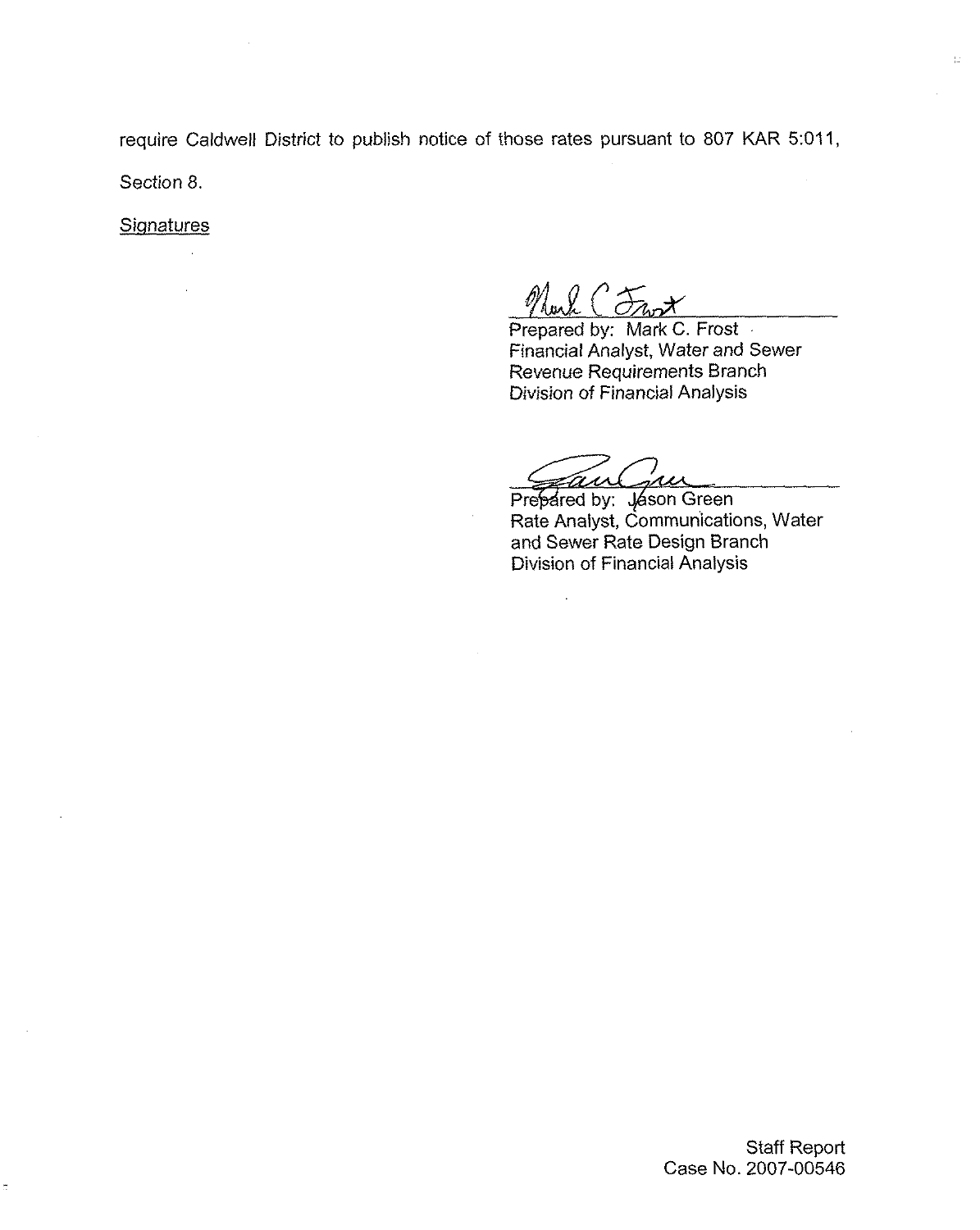# APPENDIX A STAFF REPORT CASE NO. 2007-00546 PRO FORMA INCOME STATEMENT

 $\mathcal{L}$ 

 $\sim$ 

 $\alpha$ 

| Operations<br>Ref                                                              |            |
|--------------------------------------------------------------------------------|------------|
| Operations<br>Adjustments                                                      |            |
| <b>Operating Revenues:</b>                                                     |            |
| Metered Water Sales:                                                           |            |
| \$<br>\$<br>1,777<br>\$<br>(a)<br>804,550<br>Residential                       | 806,327    |
| 0<br>3,557<br>Commercial                                                       | 3,557      |
| 0<br>1,113<br>Industrial                                                       | 1,113      |
| 2,576<br>0<br><b>Bulk Loading Stations</b>                                     | 2,576      |
| \$<br>\$<br>1,777<br>\$<br>811,796<br><b>Operating Revenues</b>                | 813,573    |
| <b>Operating Expenses:</b>                                                     |            |
| Operation & Maintenance:                                                       |            |
| \$<br>\$<br>6,327<br>(b)<br>164,243<br>\$<br>Salaries & Wages - Emp.           | 170,570    |
| 3,600<br>$\mathbf 0$<br>Salaries & Wages - Com.                                | 3,600      |
| 9747<br>$\mathbf{c}$<br>30,859<br><b>Employee Pension &amp; Benefits</b>       | 40,606     |
| 8,388<br>(d)<br>210,057<br>Purchased Water                                     | 218,445    |
| 0<br>0<br><b>Purchased Power</b>                                               | 0          |
| 701<br>0<br>Chemicals                                                          | 701        |
| 66,919<br>0<br>Materials & Supplies                                            | 66,919     |
| 0<br>10,453<br>Contractual Services - Acc.                                     | 10,453     |
| (4, 425)<br>7,382<br>(e)<br>Contractual Services - Legal                       | 2,957      |
| (10, 500)<br>(f)<br>31,118<br><b>Contractual Services - Other</b>              | 20,618     |
| 162<br>0<br>Rental of Equipment                                                | 162        |
| 1,000<br>(g)<br>13,287<br>Insurance - Gen. Liability                           | 14,287     |
| 430<br>0<br>Advertising                                                        | 430        |
| 137<br>$\Omega$<br><b>Bad Debt Expense</b>                                     | 137        |
| (h)<br>(4,273)<br>69,031<br>Miscellaneous                                      | 64,758     |
| \$<br>\$<br>6,264<br>\$<br>608,379<br>Total Operation & Maint.                 | 614,643    |
| 1,844<br>(i)<br>302,498<br>Depreciation                                        | 304,342    |
| 0<br>Amortization<br>3,071                                                     | 3,071      |
| Taxes Other Than Income:                                                       |            |
| 0<br>3,781<br><b>PSC Assessment</b>                                            | 3,781      |
| (i)<br>2,260<br>11,496<br>Payroll Taxes                                        | 13,756     |
| 0<br>83<br>Other Tax & License                                                 | 83         |
| \$<br>\$<br>10,368<br>\$<br>929,308<br><b>Utility Operating Expenses</b>       | 939,676    |
| (8, 591)<br>\$<br>\$<br>(117, 512)<br>\$<br>Net Utility Operating Income       | (126, 103) |
| Other Income & Deductions:                                                     |            |
| $\mathbf 0$<br>12,828<br>Interest Income                                       | 12,828     |
| 0<br>11,867<br>Nonutility Income                                               | 11,867     |
| 14,000<br>(k)<br>(14,000)<br>Misc. Nonutility Exp.                             | 0          |
| 10,695<br>$\frac{3}{2}$<br>\$<br>14,000<br>\$<br>Total Other Income & Ded.     | 24,695     |
| \$<br>\$<br>5,409<br>\$<br>(106, 817)<br>Net Income Available for Debt Service | (101, 408) |

 $\mathcal{L}_{\text{max}}$  and  $\mathcal{L}_{\text{max}}$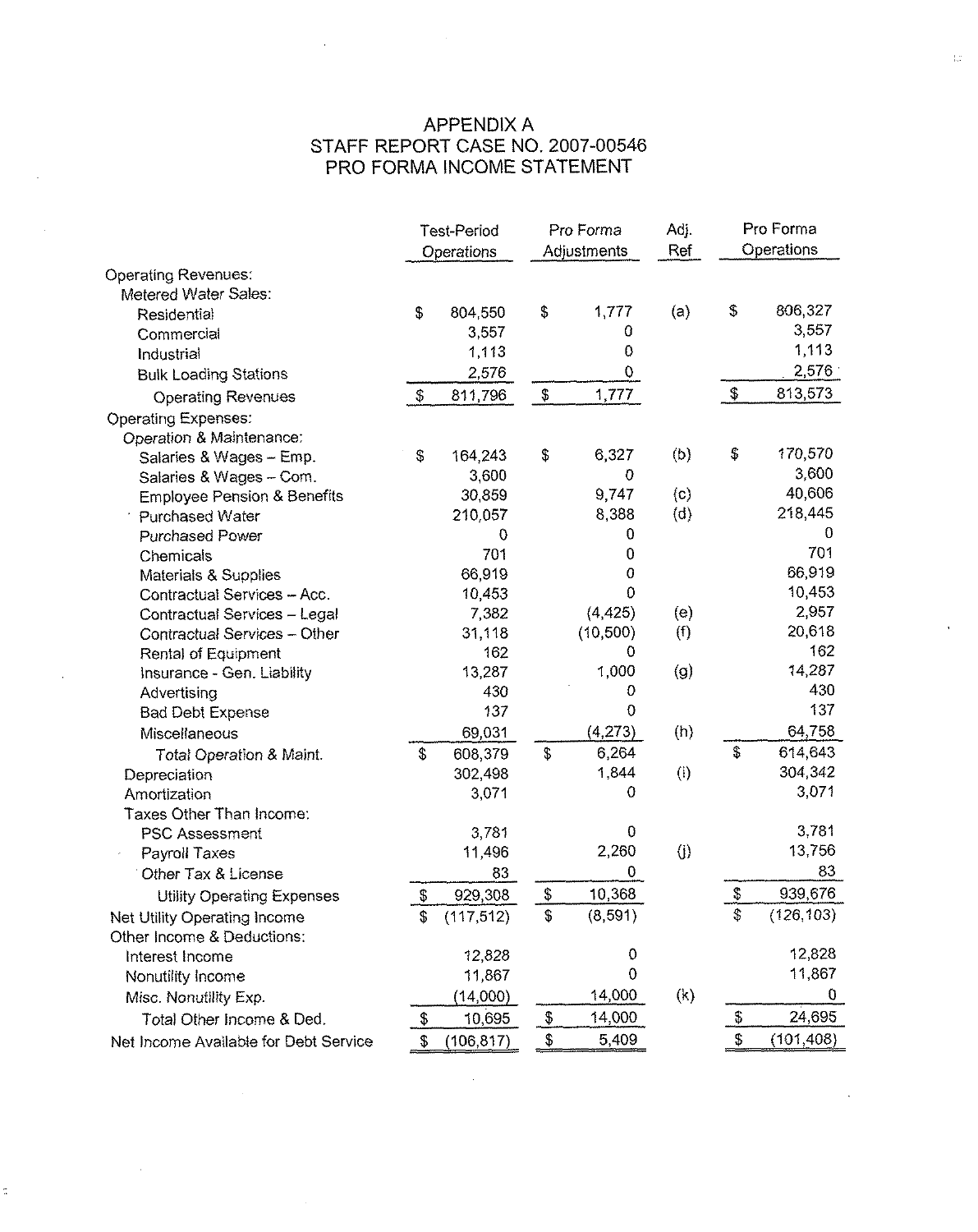| Adj.<br>Ref. | <b>Adjustment Description</b>                                                                                                                                                                                                         |
|--------------|---------------------------------------------------------------------------------------------------------------------------------------------------------------------------------------------------------------------------------------|
| (a)          | Revenue from Water Sales: This adjustment reflects the results of<br>Commission Staff's billing analysis and the current tariffed rates.                                                                                              |
| (b)          | Salaries & Wages - Employees: This adjustment reflects the test period<br>actual hours and the July 2007 pay rates.                                                                                                                   |
| (c)          | Employee Pensions & Benefits: This adjustment reflects the current<br>retirement contribution rate and the employee insurance premiums.                                                                                               |
| (d)          | Purchased Water: This adjustment recognizes the current wholesale rate<br>being charged to Caldwell District.                                                                                                                         |
| (e)          | Contractual Services Legal: This adjustment removes legal fees that<br>are connected to the construction project.                                                                                                                     |
| (f)          | capital<br>This adjustment removes<br>Contractual Services Other:<br>expenditures that were incorrectly expensed in the test-period.                                                                                                  |
| (g)          | Workers Compensation Insurance: This adjustment reflects the<br>Normalized Payroll and the current workers compensation premiums.                                                                                                     |
| (h)          | Miscellaneous (KIA Debt Servicing Fee): This adjustment removes<br>capital expenditures that were incorrectly expensed in the test-period.                                                                                            |
| (i)          | Depreciation: This adjustment: (1) includes a full year of depreciation on<br>test-period plant additions; (2) removes tap-on fees; and (3) depreciates<br>plant that is financed with tap-on fees over their estimated useful lives. |
| $\bf(i)$     | This adjustment computes payroll taxes using the<br>Payroll Taxes:<br>normalized payroll.                                                                                                                                             |
| (k)          | Miscellaneous Nonutility Expenses: This adjustment removes capital<br>expenditures that were incorrectly expensed in the test-period.                                                                                                 |

 $\ddot{\phantom{a}}$ 

 $\ddot{ }$ 

 $\frac{1}{4\pi}$  .

 $\overline{a}$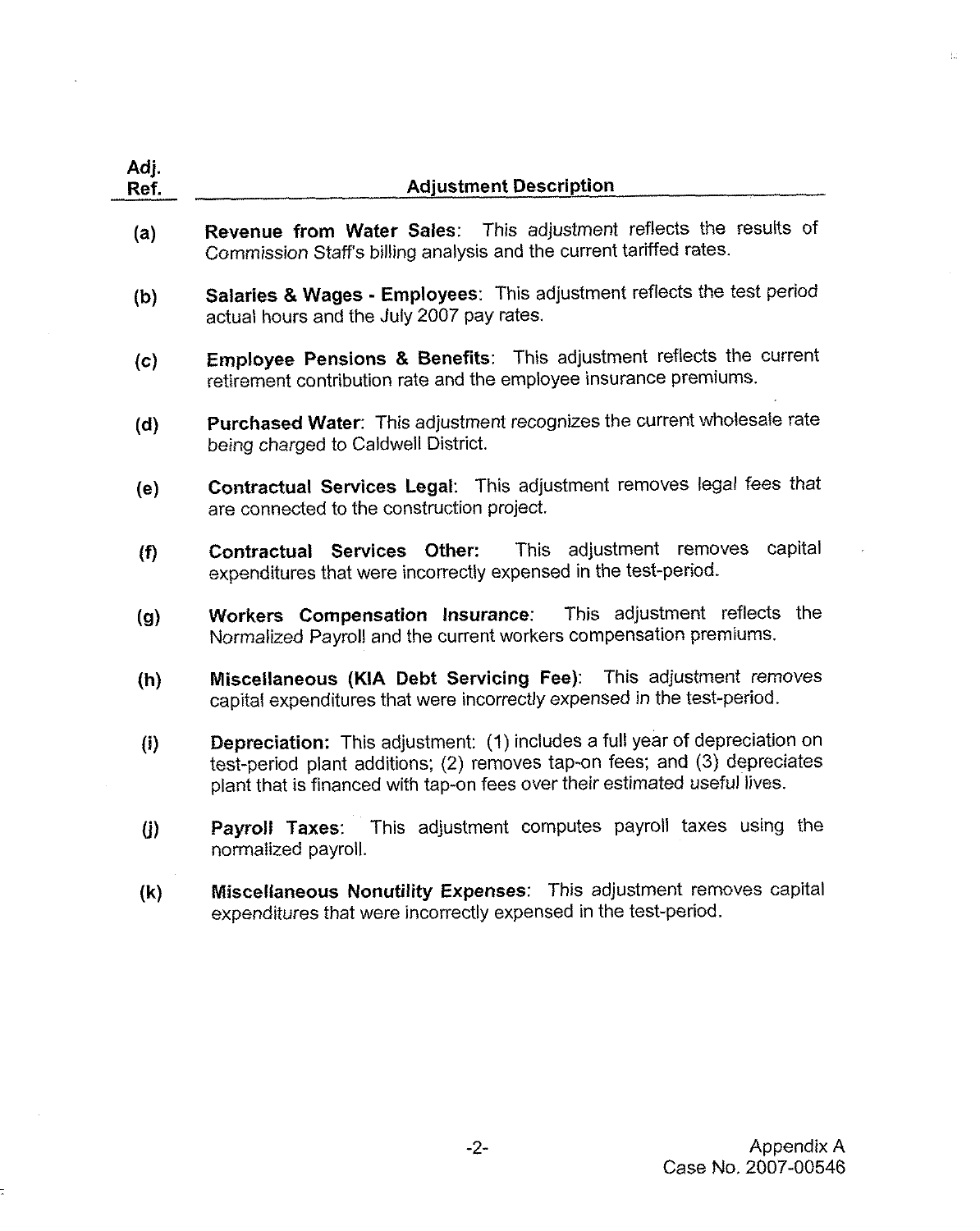### APPENDIX B STAFF REPORT CASE NO. 2007-00546 REQUESTED AND RECOMMENDED WATER RATES

# RATES AND CHARGES

 $\sim$ 

|     | \$ 20.26 Minimum Bill      |
|-----|----------------------------|
|     | \$ 10.06 per 1,000 Gallons |
| SS. | 8.01 per 1,000 Gallons     |
| \$  | 5.97 per 1,000 Gallons     |
| \$. | 5.10 per 1,000 Gallons     |

First 1,000 Gallons Next 3,000 Gallons Next 6,000 Gallons Next 20,000 Gallons Over 30,000 Gallons

 $\mathbf{v}^{\prime}$ 

 $\label{eq:2.1} \frac{1}{\sqrt{2\pi}}\int_{\mathbb{R}^3}\frac{1}{\sqrt{2\pi}}\left(\frac{1}{\sqrt{2\pi}}\right)^2\frac{1}{\sqrt{2\pi}}\int_{\mathbb{R}^3}\frac{1}{\sqrt{2\pi}}\frac{1}{\sqrt{2\pi}}\frac{1}{\sqrt{2\pi}}\frac{1}{\sqrt{2\pi}}\frac{1}{\sqrt{2\pi}}\frac{1}{\sqrt{2\pi}}\frac{1}{\sqrt{2\pi}}\frac{1}{\sqrt{2\pi}}\frac{1}{\sqrt{2\pi}}\frac{1}{\sqrt{2\pi}}\frac{1}{\sqrt{2\pi}}\frac{$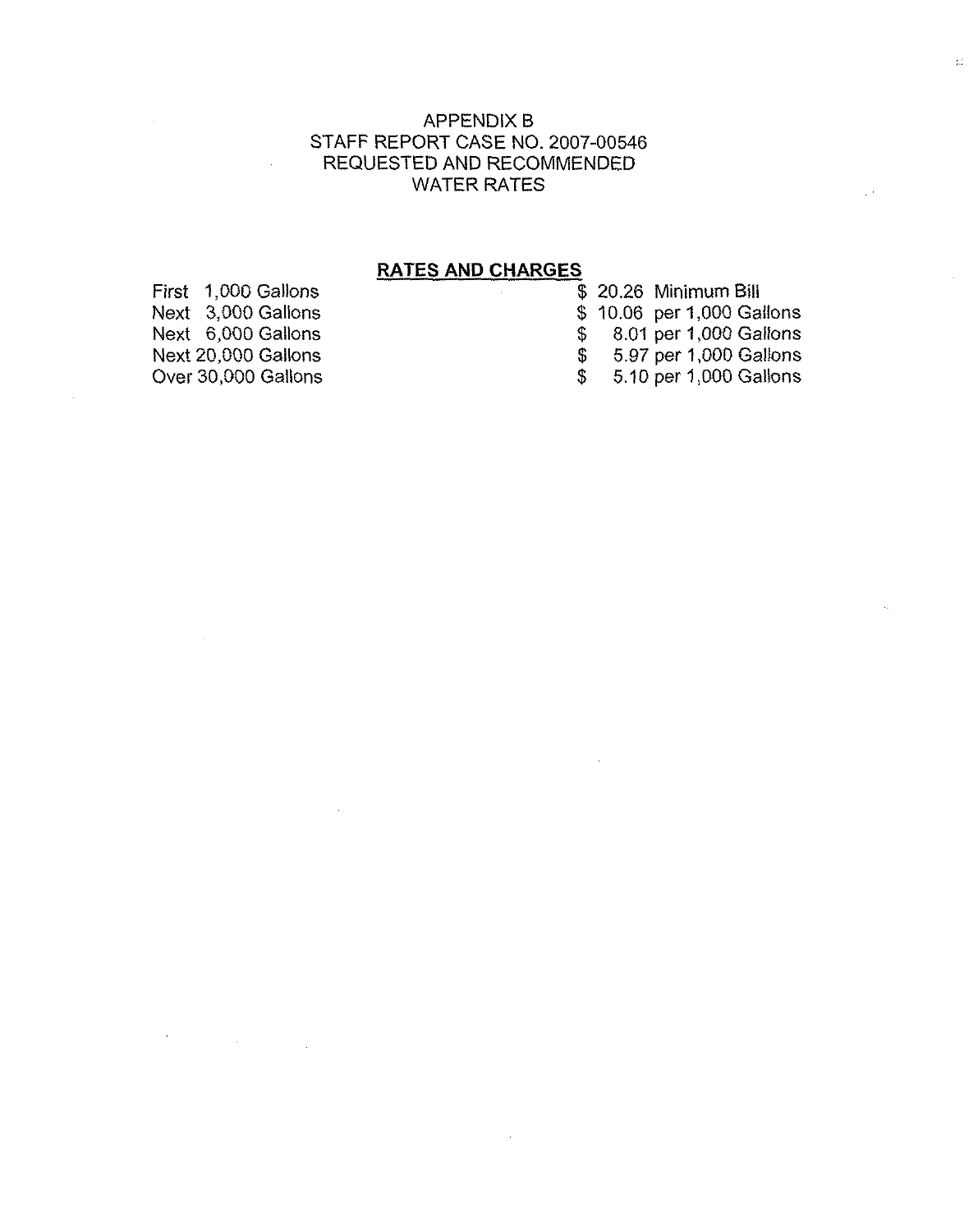# APPENDIX C STAFF REPORT CASE NO. 2007-00546 REVENUE REQUIREMENT DETERMINATION

 $\sim 10$ 

 $\frac{1}{4m}$ 

|                                   | Avg. Debt<br>Service |         |              | Coverage |   | <b>Revenue Requirement Range</b> |         |    |           |
|-----------------------------------|----------------------|---------|--------------|----------|---|----------------------------------|---------|----|-----------|
| Debt Service Coverage: RD         | S                    | 206,996 | x            | 0.2      | ≕ | S                                | 41,399  | \$ | 41,399    |
| Debt Service Coverage: KIA        | \$                   | 12,733  | $\mathsf{x}$ | 0.1      |   |                                  | 1,273   |    | 1,273     |
| Income From Operations            |                      |         |              |          |   | \$                               | 42,672  | S  | 42,672    |
| Add: Debt Service (RD & KIA)      |                      |         |              |          |   |                                  | 219,730 |    | 219,730   |
| Add: Operating Expenses           |                      |         |              |          |   |                                  | 614,643 |    | 614,643   |
| Depreciation                      |                      |         |              |          |   |                                  | 0       |    | 304,342   |
| Amortization                      |                      |         |              |          |   |                                  | 0       |    | 3,071     |
| Taxes Other Than Income           |                      |         |              |          |   |                                  | 17,620  |    | 17,620    |
| <b>Total Revenue Requirement</b>  |                      |         |              |          |   | \$                               | 894,665 | \$ | 1,202,078 |
| Less: Other Income & Deductions   |                      |         |              |          |   |                                  | 24,695  |    | 24,695    |
| Revenue Requirement - Water Sales |                      |         |              |          |   | \$                               | 869,970 | £. | 1,177,383 |
| Less: Pro Forma Operating Revenue |                      |         |              |          |   |                                  | 813,573 |    | 813,573   |
| Recommended Increase              |                      |         |              |          |   | S                                | 56,397  |    | 363,810   |
|                                   |                      |         |              |          |   |                                  |         |    |           |
| Percentage Increase               |                      |         |              |          |   |                                  | 6.932%  |    | 44.718%   |

 $\sim 10^{11}$